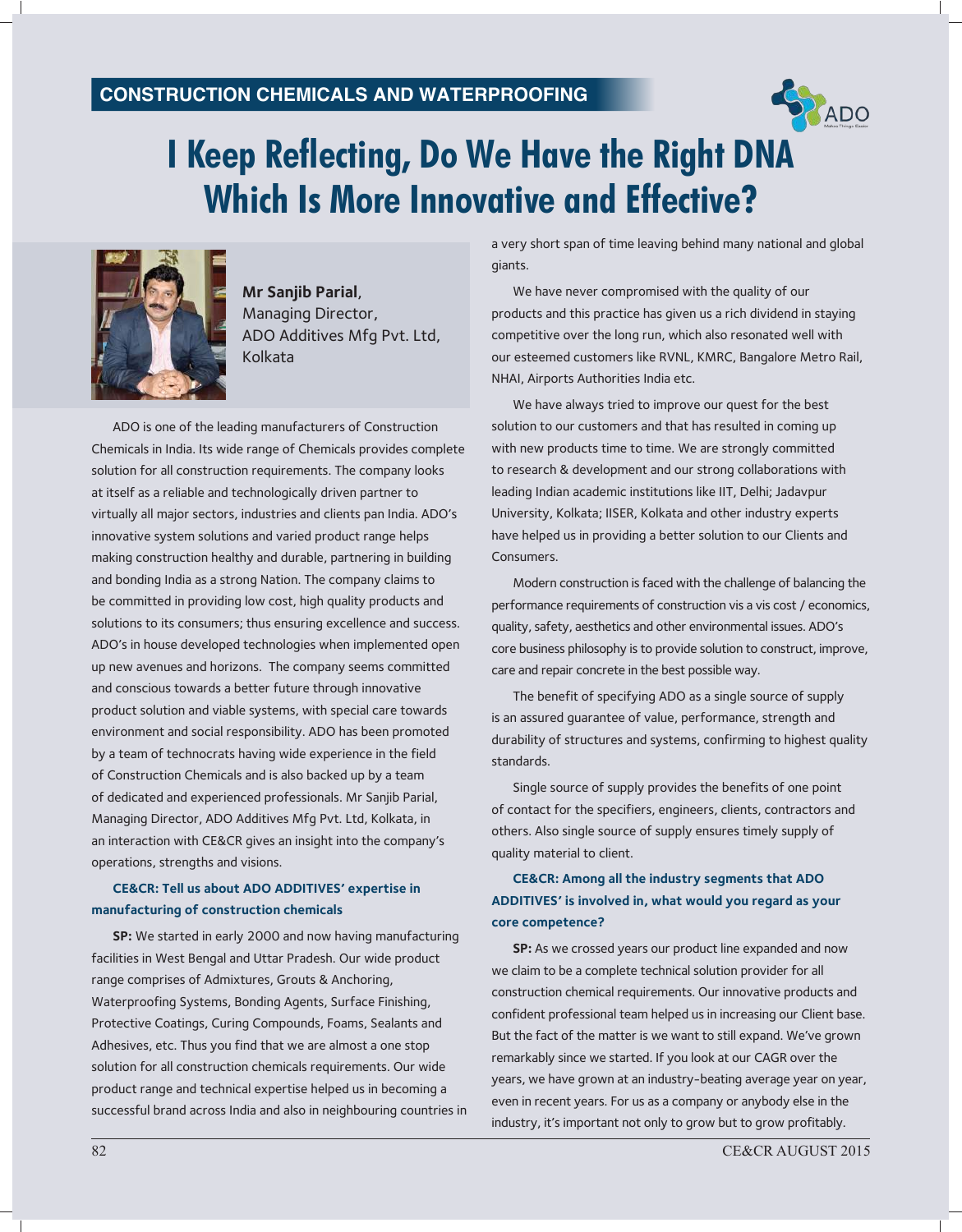# **ConstruCtion ChemiCals and Waterproofing**

We always want to look at the Construction Chemical industry holistically, where we've got our presence in the project sector, retail network sector, repair and rehabilitation sector, where we've got key products and leading brands. Our International business is also growing, where we've managed to begin the journey of our new innovative products, which are being appreciated and required by the construction sector. In this sector also it is expected that we do well commercially.

If you look at the three broad segments, I call them Project Partnering, Retail Network and Innovative-Niche Product Solutions where we are being dominantly present since inception. Partnering Projects is the business we started with and I'm proud to say that in these few years we have already marked our significant presence. We've got a well networked Retail presence for the household sector. This year our focus is to go wider and deeper in India and we are also trying to enhance our presence outside India. We've also begun our strategic International marketing alliance with Selena Group, the largest manufacturer of foams in the world. All the segments work closely and are in absolute synergy in the areas where we operate. Finally, I think, it's also in the area of being able to deliver healthy and durable construction that separates us from others.

Another aspect which is beginning to take the right shape & direction is our retail brand, which is being appreciated and accepted by the consumers very well. This is because we've put in some thinking to understand where the country is, where the market is and the categories we should be working on. Here again, we are having our strong footprints.

### **CE&CR: Tell us something about your newly launched product CONVAC?**

**SP:** 33% of Indians are living in cities today and rapid urbanization has resulted in an incremental 10% of village population migrating to cities in the last decade as per the 2011 census. It is being found that 80% of Indian households are facing the issue of dampness in their houses. So dampness is not only an issue of the cities but also rural India considering the vast population living along the coastal line. Cities like Kolkata, Mumbai, Chennai and coastal cities and towns immediately need a durable and healthy solution to combat dampness and saltpetre.

As I said, our constant search for providing 'nothing but the best solution' for our esteemed clients and consumers gave us the courage to come up with an innovative and first of its kind patented multi-purpose construction chemical CONVAC. This unique product will provide 100% damp proofing property to any construction. This is not just our product claim but our commitment to the people

of India. CONVAC helps in getting complete freedom from saltpeter problem. It is highly effective on the rising dampness and reduces it to practically nil for life. CONVAC also increases the Compressive Strength of cement up to 90%. CONVAC also displays excellent Anti-Termite & Anti-Fungal properties. CONVAC is a market defying product, which has obtained Patent and various National and International accolades. Being located in Kolkata and interacting with clients near the coastal areas we have seen that there is a gap between the client requirements and available products for fighting dampness. We are glad that now we can satisfy our clients with CONVAC not only for combating dampness like a vaccine for construction but also as a next generation integral waterproofing solution for new construction in the coastal India as well as other parts. CONVAC is available in two variants viz. CONVAC PLUS Powered by PPS for new construction and CONVAC Powered by PPS for repairing works. CONVAC is a great Cement Property Enhancer and I guarantee that it is first of its kind product in Indian market.

This innovative product will have considerable influence on the sector and will be instrumental towards strong, durable and healthy construction.

### **CE&CR: What would you regard as strength of ADO ADDITIVES?**

**SP** ADO is an Indian Brand based on world class technology and excellence in every stage. We are present pan India through various infrastructural and heavy projects and wide retail market network. Beyond India we are also present in Bangladesh and Nepal. Our segmented market structure is a means to be in close proximity with our consumers.

'Latest technological expertise that suits Indian environment' is our guiding force in providing perfect products and solutions to Indian Construction Industry. The sales and technical support is provided by well qualified & experienced professionals. We are considered by the Industry as a forerunner in introduction of latest generation concrete admixtures.

Our production process undergoes strict quality control at all stages of production. Stringent checking of batches is a requisite criterion of our testing procedures. The production facilities are backed by sophisticated and technically sound R&D Laboratory, which is equipped with latest testing equipments and trained professionals.

In addition to our own in-house standards, the quality management system complies with ISO 9001:2008 and environment management system complies with ISO 14001: 2004. We have our manufacturing plants for liquid admixtures,